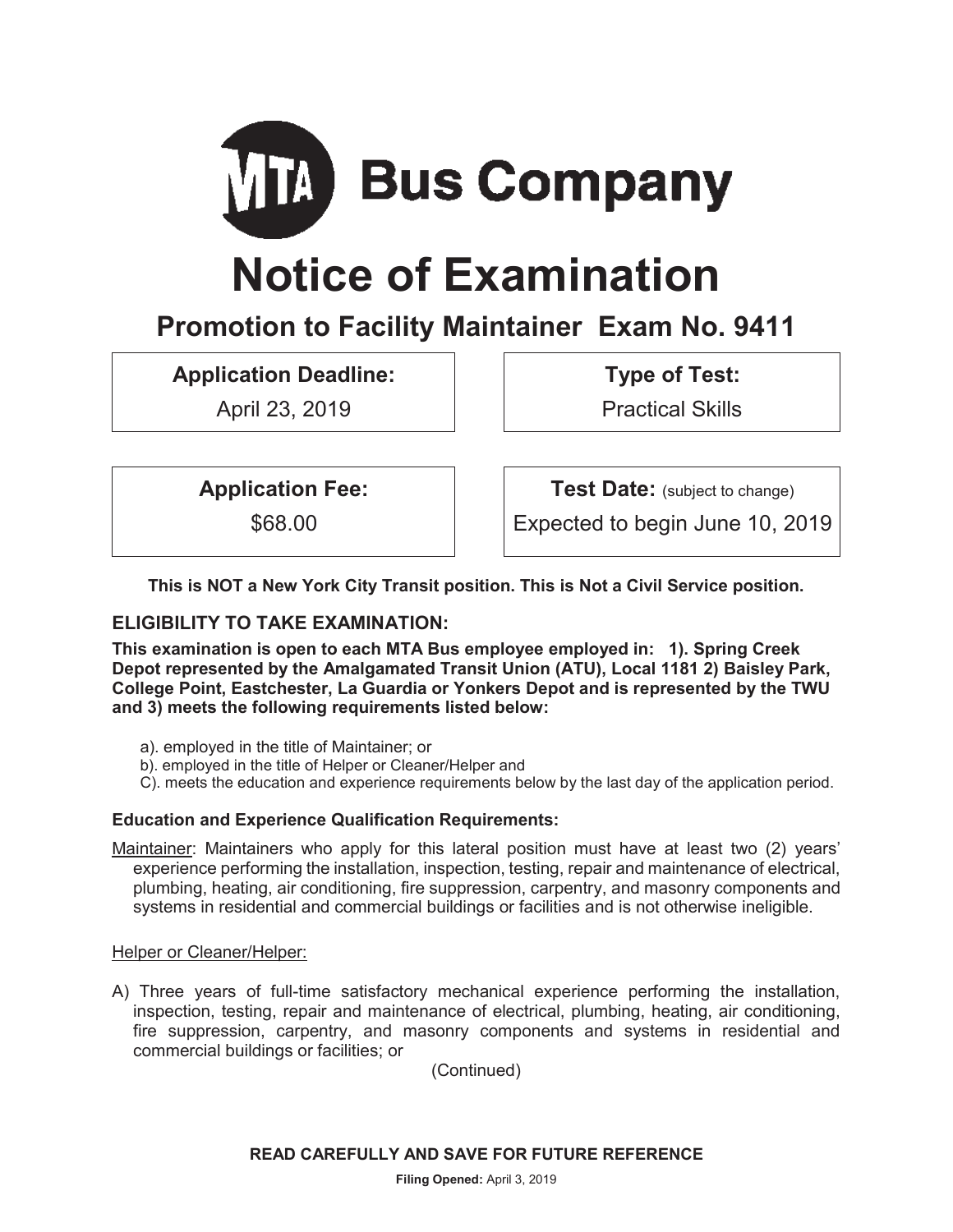#### **Education and Experience Qualification Requirements** (Continued)

- B) Two years of full-time satisfactory experience as described in "A" above plus graduation from a recognized trade school, technical school, vocational high school or community college with a major sequence of courses in electrical, mechanical, plumbing, heating, air conditioning, carpentry, or related fields, and
- C) Is not otherwise ineligible.

**This experience MUST include electro-mechanical or HVAC systems, and at least one other facility maintenance system such as fire suppression, masonry or carpentry.** 

You are responsible for determining whether you meet the eligibility requirements for this examination prior to submitting the *Application*. If you do not know if you are eligible, check with **your department's Human Resources representative**. You may be given the practical skills test before we verify your eligibility. If you are marked "Not Eligible," your application fee will **not** be refunded and you will **not** receive a score.

This examination is **not** open to employees of New York City Transit or MaBSTOA, or to employees of MTA agencies other than MTA Bus Company.

#### **JOB DESCRIPTION**

**Facility Maintainers,** under Supervision, perform general facility/building maintenance work at MTA Bus depots, repair shops, buildings and facilities. They install, test, repair and maintain electrical, plumbing, air conditioning and heating systems. Perform minor carpentry, masonry work and repair fire suppression and bus wash/lift/fuel systems; change filters; paint; repair flooring and walls; keep records; prepare reports and perform related work.

Some of the physical activities performed and environmental conditions experienced by Facility Maintainers are: driving, loading and unloading light utility trucks, operating fork and platform lifts, lifting and carrying heavy tools and equipment, lifting equipment overhead, climbing and descending ladders, working at heights up to 50 feet, using hand and power tools, working on rooftops, crouching and kneeling to reach equipment being repaired, making visual inspections of equipment, distinguishing color-coded wiring, reading blueprints and schematics and working outside in all weather conditions.

**Special Working Conditions**: Facility Maintainers may be required to work various shifts, including nights, Saturdays, Sundays and holidays.

(This brief description does not include all of the duties of this position.)

#### **SALARY**

The current minimum salary for Promotion to Facility Maintainer is \$25.37 per hour for a 40-hour work week.. This rate is subject to change.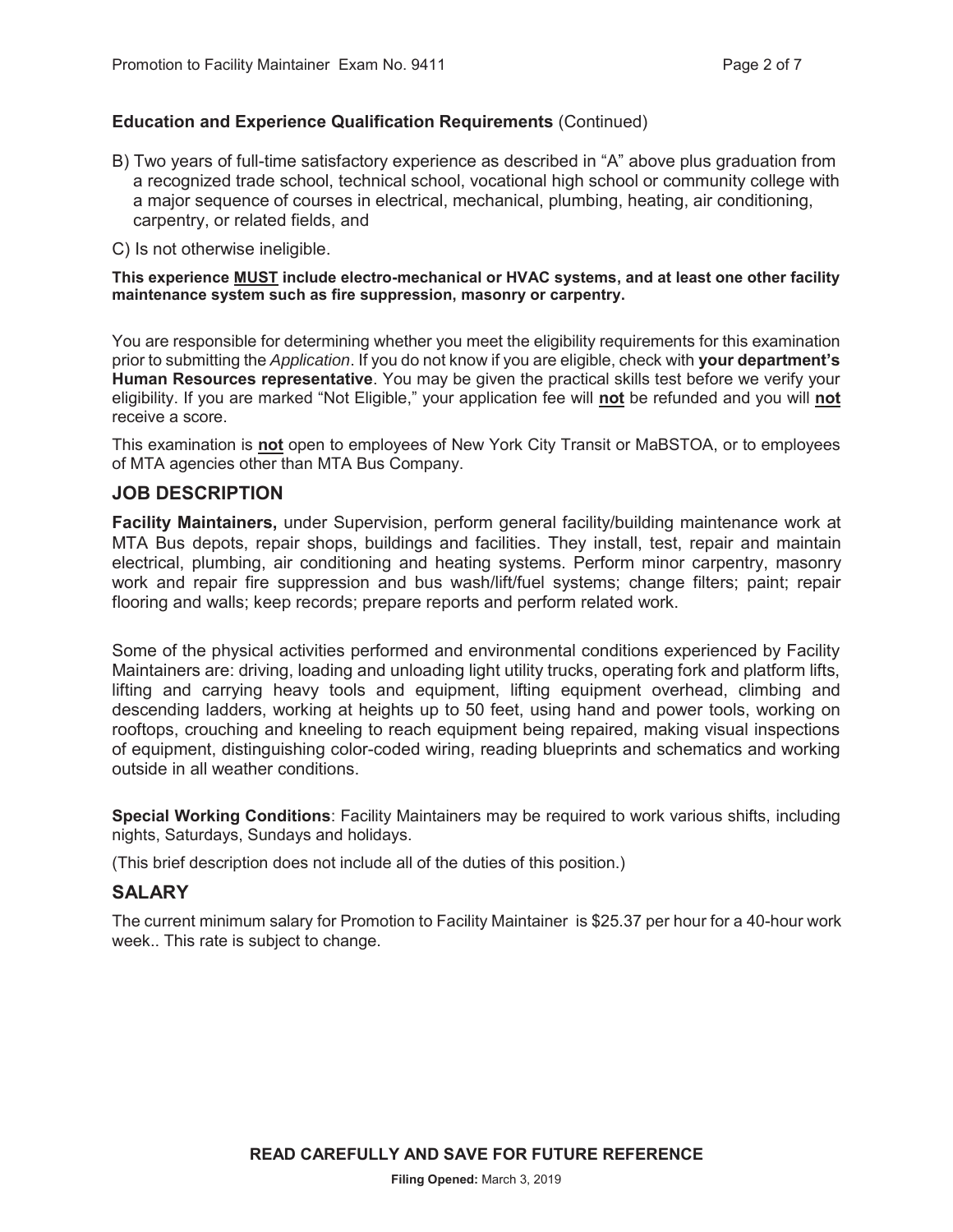## **REQUIREMENTS TO BE PROMOTED**

**Driver License Requirement for Maintainers and Helpers**: A the time of promotion, you must possess a Class B Commercial Driver License valid in the State of New York and no disqualifying restrictions.

**Driver License Requirement for Cleaner/Helpers**: If you are considered for promotion to the title of Facility Maintainer you must meet the requirements in "1" or "2" below at the time of consideration for promotion:

- 1. A Class B Commercial Driver License (CDL) valid in the State of New York with a passenger endorsement and no disqualifying restrictions that would preclude the performance of the duties of this title.
- 2. A Motor Vehicle Driver License valid in the State of New York and a Learner Permit for a Class B CDL valid in the State of New York with a passenger endorsement and no disqualifying restrictions.

If you qualify under "2" above, your promotion will be subject to the receipt of a Class B CDL valid in the State of New York with a passenger endorsement and no disqualifying restrictions at the end of a special training course in bus operation. If you fail to successfully complete the special training course in bus operation, including the receipt of a Class B CDL valid in the State of New York with a passenger endorsement and no disqualifying restrictions, your employment will be terminated or you will be returned to your previously held permanent title. If you have serious moving violations, a license suspension or an accident record, you may be disqualified.

The Class B Commercial Driver License (CDL) with passenger endorsement and no disqualifying restrictions must be maintained for the duration of your employment in the title. Such license and/or Learner Permit must not include any restrictions which would preclude the performance of Promotion to Facility Maintainer work.

**Commercial Motor Vehicle Driving Experience in the Military or New York National Guard**: If you are an active member or former member (discharged in the past year) of the military or New York National Guard and have experience driving a Commercial Motor Vehicle in the military or New York National Guard, you may be eligible for a waiver of the New York State commercial driving skills test through the New York State Department of Motor Vehicles. If you believe that you may be eligible for this waiver, you must apply for the waiver through the New York State Department of Motor Vehicles.

**Drug Screening Requirement:** You must pass a drug screening in order to be promoted and if promoted, you will be subject to random drug and alcohol tests for the duration of your employment. Additionally, if you have tested positive on a drug or alcohol test or had a refusal to test during pre-employment or while employed by a Federal DOT-regulated employer during the applicable period, you must have completed the Substance Abuse Professional (SAP) process required by federal law in order to be appointed to this safety sensitive position.

**Pre-Promotional Evaluation:** All promotions are subject to pre-promotional evaluations.

#### **HOW TO SUBMIT AN APPLICATION AND PAY THE APPLICATION FEE**

If you believe you meet the requirements in the "Eligibility to Take Examination" section, submit an *Application* online by the last day of the *Application* period unless you are requesting a fee waiver. Applicants who wish to request a fee waiver should refer to the "How to Submit an Application When Requesting a Fee Waiver" section below.

(Continued)

**READ CAREFULLY AND SAVE FOR FUTURE REFERENCE**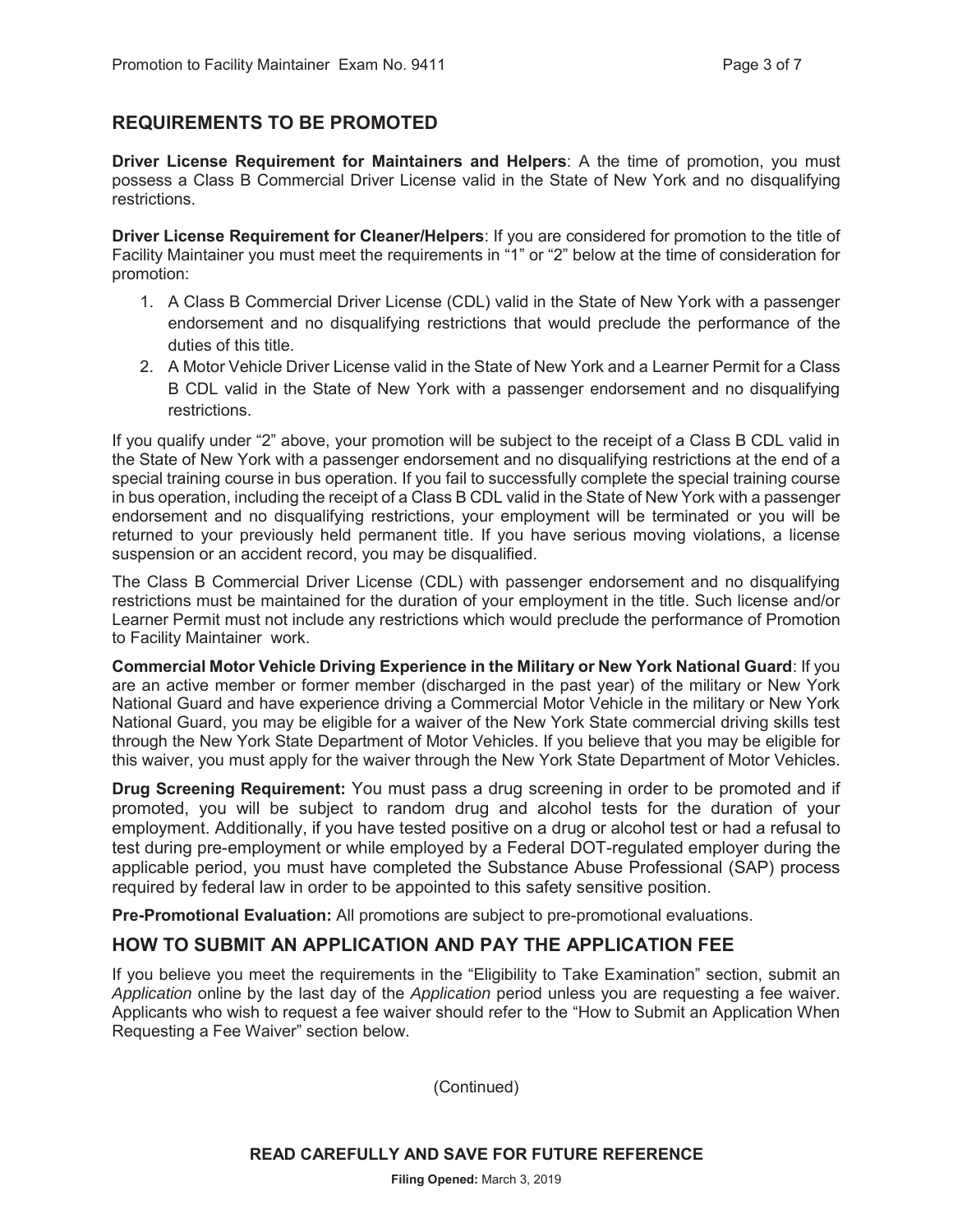#### **HOW TO SUBMIT AN APPLICATION AND PAY THE APPLICATION FEE** (Continued)

**Application Fee:** This fee is generally not refundable. Under special circumstances, you may be entitled to a refund. You should refer to the Department of Citywide Administrative Services ("DCAS") General Exam Regulations to determine if you are entitled to a refund prior to requesting a refund. You can refer to the bottom of the last page of the Notice of Examination for instructions on how to obtain a copy of the DCAS General Exam Regulations.

#### **Online Applications:**

- 1. Apply using the "BSC" employee portal at www.mymta.info by the last day of the *Application*  period.
- 2. You must pay the *Application* fee via payroll deduction. Applicants who request a fee waiver must apply by mail.
- 3. You will be sent a confirmation email after you complete your *Application* and pay the *Application* fee.

Save your confirmation numbers for future references and proof of filing an *Application.*

**Foreign Education Fact Sheet (required only if you need credit for your foreign education for this examination):** If you were educated outside the United States, you must have your foreign education evaluated to determine its equivalence to education obtained in the United States. The services that are approved to make this evaluation, as well as instructions on how to submit this evaluation are listed in the *Foreign Education Fact Sheet* included with your application packet. When you contact the evaluation service, ask for a "document-by-document" (general) evaluation of your foreign education.

Computers with internet access are available on a limited basis at branches of the New York Public Library, the Brooklyn Public Library and the Queens Library to patrons with a valid library card.

# **HOW TO SUBMIT AN APPLICATION WHEN REQUESTING A FEE WAIVER**

Applicants who wish to request a fee waiver must obtain an *Application* in person at the MTA Exam Information Center as indicated below and must submit the *Application* by mail to the address in the "Correspondence" section below **by the last day of the application period**.

MTA New York City Transit will not accept *Applications* in person. Additional information on requesting an application fee waiver is available with the *Application*.

**MTA Exam Information Center**: Open Monday through Friday, from 9 AM to 3 PM, in the lobby at 180 Livingston Street, Brooklyn, New York. Directions: take the A, C, F, or R trains to the Jay Street-Metro Tech Station, or the 2, 3, or G train to the Hoyt Street Station. The MTA Exam Information Center will be closed on .

# **ADMISSION LETTER**

An *Admission Letter* will be mailed to you about 10 days before the first date of the practical skills test. If you do not receive an *Admission Letter* at least 4 days before this date, you may obtain a duplicate letter at the MTA Exam Information Center (as indicated above). A paper copy of the *Admission Letter* is your ticket for admission to the test.

Applicants **must** keep their mailing address **up to date**. Please refer to the Correspondence section below for instructions on how to update your address and other contact information.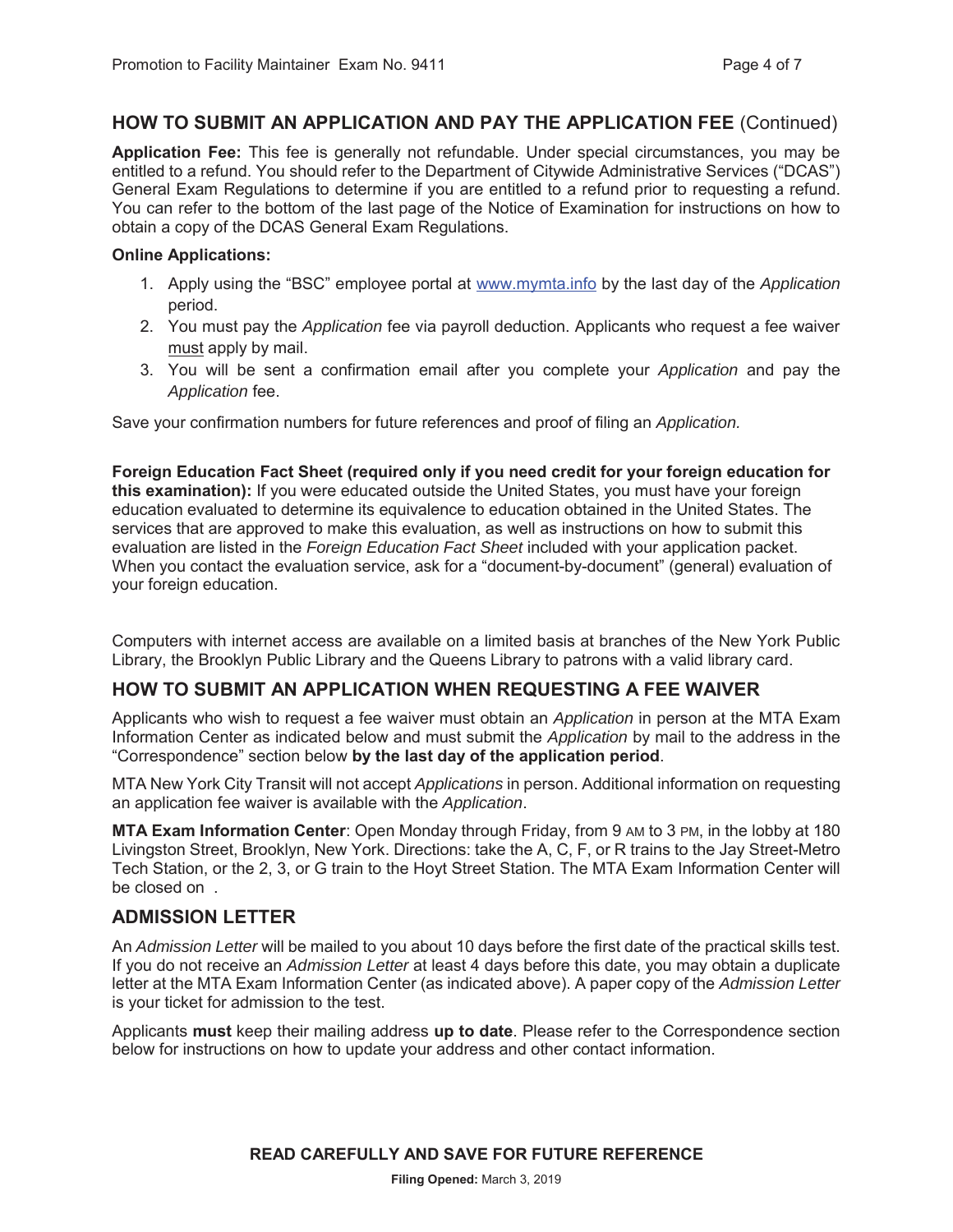# **THE TEST**

You will be given a competitive practical skills test. A score of at least 70% is required to pass the competitive practical skills test. Your score on this test will determine 85% of your final score. Your seniority will determine the remaining 15%. You must pass the competitive practical skills test to have your seniority credited. Your seniority score will be 70 plus 3 points for each year of service in MTA Bus Company or one of the private bus companies consolidated under MTA Bus Company to a maximum of 100% for 10 years or more of eligible service. Partial seniority credit will be given for each day served as an MTA Bus Company employee. Time serviced prior to a break in service of more than one year will not be credited.

The practical skills test will measure your ability to install, inspect, test, repair and maintain a facility's electrical, plumbing, heating, air conditioning, fire suppression, carpentry and masonry components and systems. A score of 70 is required to pass.

# **TEST ADMINISTRATION GUIDELINES**

**Warning:** You are not permitted to enter the test site with cellular phones, smart watches, beepers, pagers, cameras, portable media players, or other electronic devices. Calculators are not permitted. Electronic devices with an alphabetic keyboard, word processing, or data recording capabilities, such as planners, organizers, etc., are prohibited. If you use any of these devices in the building at any time before, during, or after the test, you may **not** receive your test results, your test score may be nullified, and your application fee will **not** be refunded.

You may not have any other person, including children, present with you while you are being processed for or taking the test, and no one may wait for you inside of the test site while you are taking the test.

**Leaving:** You must leave the test site once you finish the test. If you leave the test site after being fingerprinted but before finishing the test, you will not be permitted to re-enter. If you disregard this instruction and re-enter the test site, you may not receive your test results, your test score may be nullified, and your application fee will not be refunded.

**Proof of Identity**: You must present your MTA New York City Transit employee ID when you arrive to the test.

# **THE TEST RESULTS**

If you pass the competitive practical skills test and meet all of the other requirements and conditions, your name will be placed on an eligible list and you will be given a list number. You will be notified by mail of your test results. You will be considered for promotion when your name is reach on the eligible list.

# **SPECIAL ARRANGEMENTS**

**Late Filing:** Consult with **your department's Human Resources representative** to determine the procedure for filing a late *Application* if you meet one of the following conditions:

- 1. You are absent from work for at least one-half of the application period and are unable to apply for reasons such as vacation, sick leave or military duty; or
- 2. You become eligible after the above application period, but on or before the first day of the Practical Skills test.

(Continued)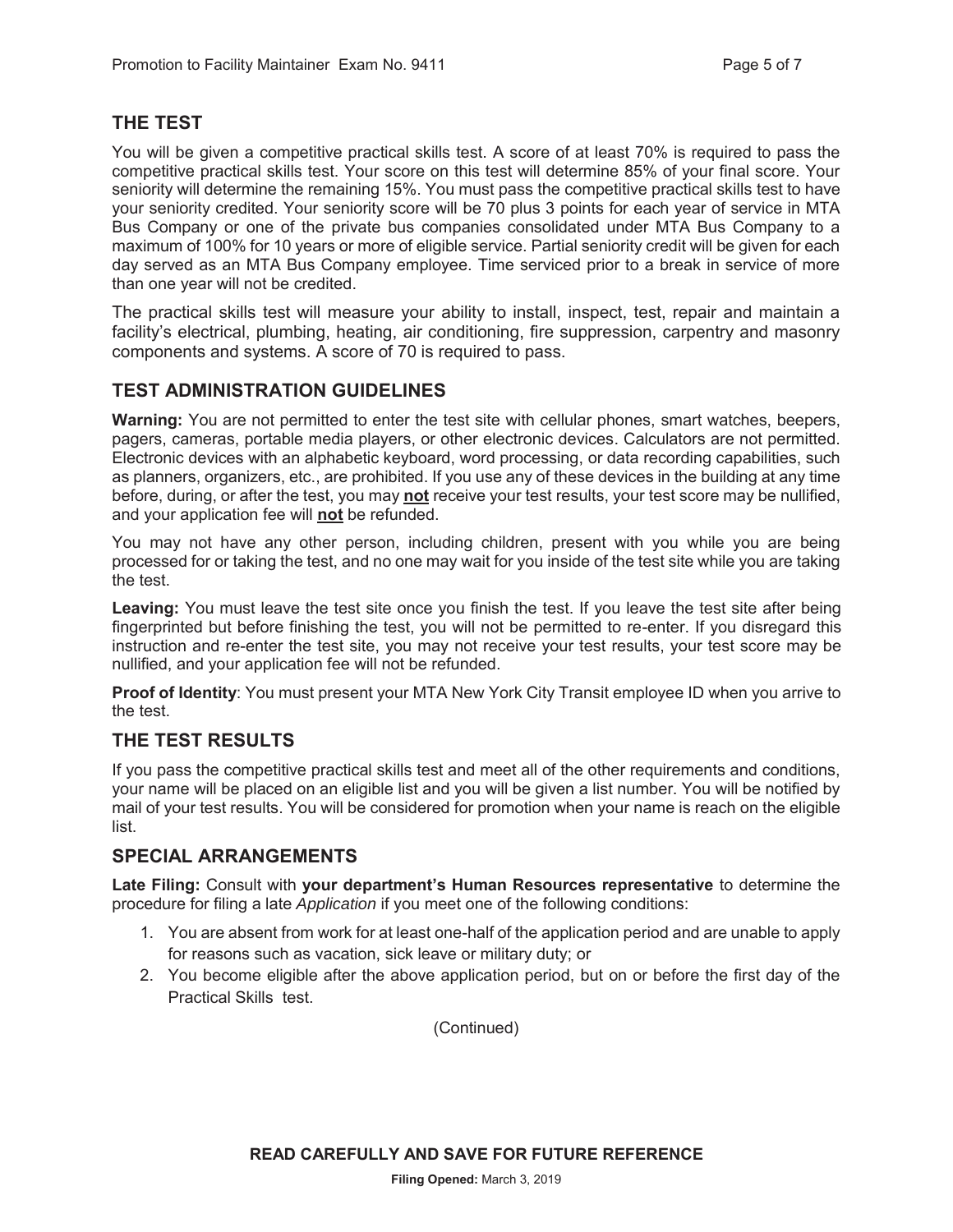# **SPECIAL ARRANGEMENTS** (Continued)

**Make-Up Test:** You may apply for a make-up test if you cannot take the test on the scheduled test date for any of the following reasons:

- 1. Compulsory attendance before a public body; or
- 2. On-the-job injury or illness caused by municipal employment where you are an officer or employee of the City; or
- 3. Absence from the test within one week after the death of a spouse, domestic partner, parent, sibling, child or child of a domestic partner where you are an officer or employee of the City; or
- 4. Absence due to ordered military duty; or
- 5. A clear error for which MTA New York City Transit is responsible; or
- 6. A temporary disability, pregnancy-related, or child-birth-related condition preventing you from taking the test.

To request a make-up test, mail your request with your documentation of special circumstances to the address found in the "Correspondence" section below within 60 days of your scheduled test date or make the request within 60 days of restoration to your position after performing ordered military duty.

**Special Test Accommodations:** If you plan to request special testing accommodations due to disability or an alternate test date due to your religious belief, follow the instructions included with your *Application* and mail your request to the address found in the "Correspondence" section below no later than 30 days prior to the scheduled test date.

#### **CORRESPONDENCE**

**Change of Contact Information:** You must keep your employee contact information (telephone number, mailing address and email address) current with **both MTA New York City Transit and the MTA Business Service Center (BSC).**

#### **To update your contact information with the MTA New York City Transit, you must:**

- 1. Visit us at the MTA Exam Information Center;
- 2. Send an e-mail to examsunit@nyct.com, with the subject named 'Contact Info Update'; or
- 3. Mail us at the address below, with the words 'Contact Info Update' next to the exam title.

**To update your contact information with the MTA Business Service Center (BSC),** you must visit www.mymta.info and select the "My Personal Information" tab.

Failure to keep your employee contact information current with **both MTA New York City Transit and the MTA Business Service Center (BSC),** will prevent you from receiving important information about your exam(s) or consideration for promotion, including important information that may require a response by a specified deadline.

All other correspondence must be sent to the following address:

Promotion to Promotion to Facility Maintainer Exam No. 9411 MTA New York City Transit 180 Livingston Street, Room 4070 Brooklyn, NY 11201

**READ CAREFULLY AND SAVE FOR FUTURE REFERENCE**